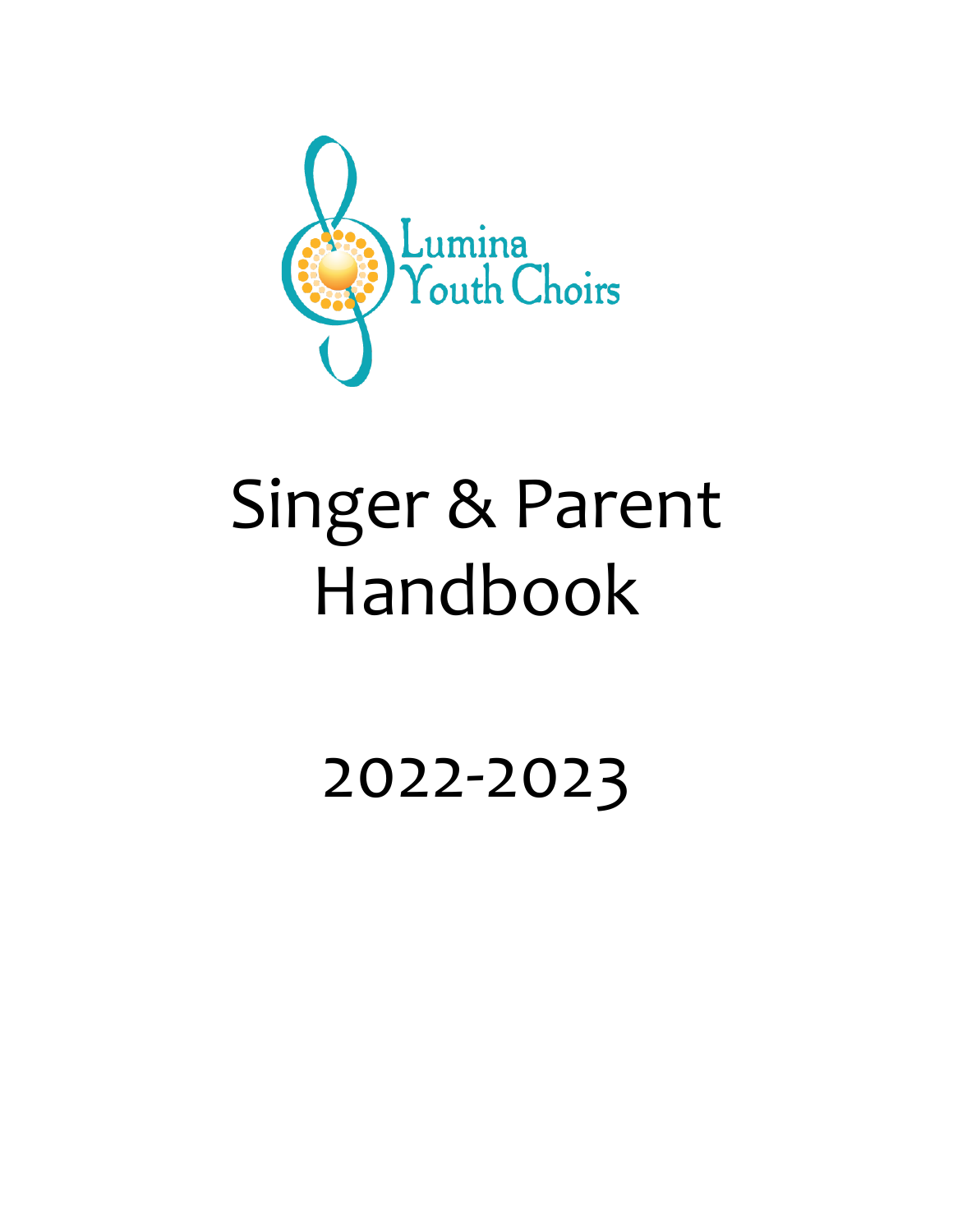# **Table of Contents**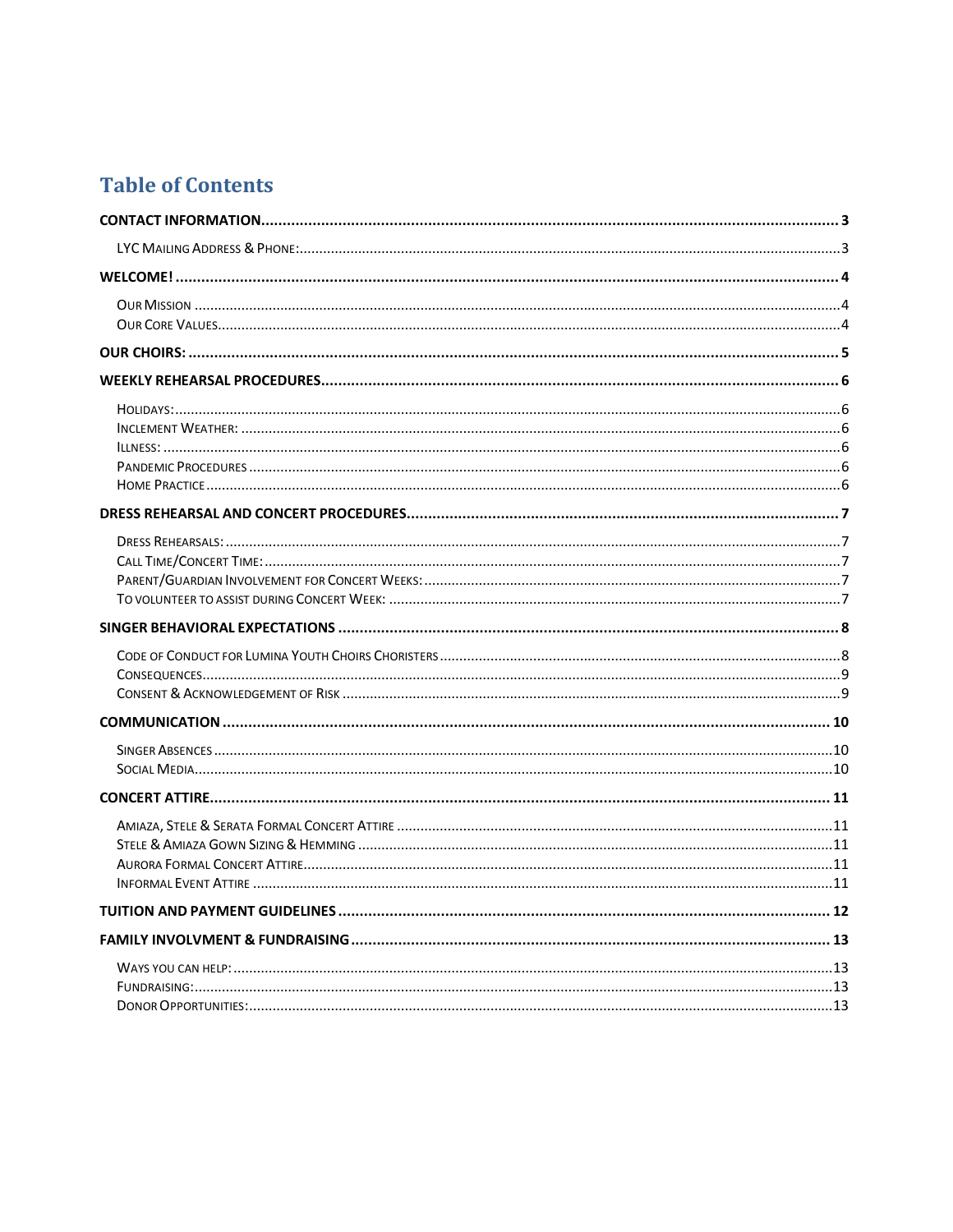# <span id="page-2-0"></span>**CONTACT INFORMATION**

| Amiaza:<br>Judy Williams, Director                                                                                                                                                       | jwilliams@luminayouthchoirs.net                                                                                                                                                                                                              | 813-841-4121                                                                                                 |
|------------------------------------------------------------------------------------------------------------------------------------------------------------------------------------------|----------------------------------------------------------------------------------------------------------------------------------------------------------------------------------------------------------------------------------------------|--------------------------------------------------------------------------------------------------------------|
| Aurora:<br>Kyla Bailey, Director                                                                                                                                                         | kbailey@luminayouthchoirs.net                                                                                                                                                                                                                | 813-992-5517                                                                                                 |
| Serata:<br>TBD, Director                                                                                                                                                                 |                                                                                                                                                                                                                                              |                                                                                                              |
| Stele:<br>Deah McReynolds, Director                                                                                                                                                      | dmcreynolds@luminayouthchoirs.net                                                                                                                                                                                                            | 813-966-9257                                                                                                 |
| Voci de Lumina:<br>Deah McReynolds, Director                                                                                                                                             | dmcreynolds@luminayouthchoirs.net                                                                                                                                                                                                            | 813-966-9257                                                                                                 |
| Board of Directors (2022-2023):<br>Matt Williams, President<br>Lara Barchard, Treasurer<br>Emma Baker, Secretary<br>Kerry Mayo<br>Mary Chiovarelli<br>Theresa Bish<br>Cheryl Christensen | mwilliams@luminayouthchoirs.net<br>Ibarchard@luminayouthchoirs.net<br>ebaker@luminayouthchoirs.net<br>kmayo@luminayouthchoirs.net<br>mchiovarelli@luminayouthchoirs.net<br>tbish@luminayouthchoirs.net<br>cchristensen@luminayouthchoirs.net | 813-699-9460<br>813-293-4913<br>813-460-4912<br>813-455-4242<br>813-395-1752<br>813-230-0734<br>352-603-0542 |

# <span id="page-2-1"></span>LYC Mailing Address & Phone:

Lumina Youth Choirs P.O. Box 291129 Tampa, FL 33602 813-290-7464

Rehearsal Location: Riverhills Church of God, 6310 Sligh Ave. Tampa, FL 33617

LYC Student Accounting: Lara Barchard at [treasurer@luminayouthchoirs.net](mailto:treasurer@luminayouthchoirs.net) 813-293-4913 LYC Email: [admin@luminayouthchoirs.net](mailto:admin@luminayouthchoirs.net) LYC Website: [www.luminayouthchoirs.com](http://www.luminayouthchoirs.com/) LYC Business Financial Info: Lara Barchard at [treasurer@luminayouthchoirs.net](mailto:treasurer@luminayouthchoirs.net)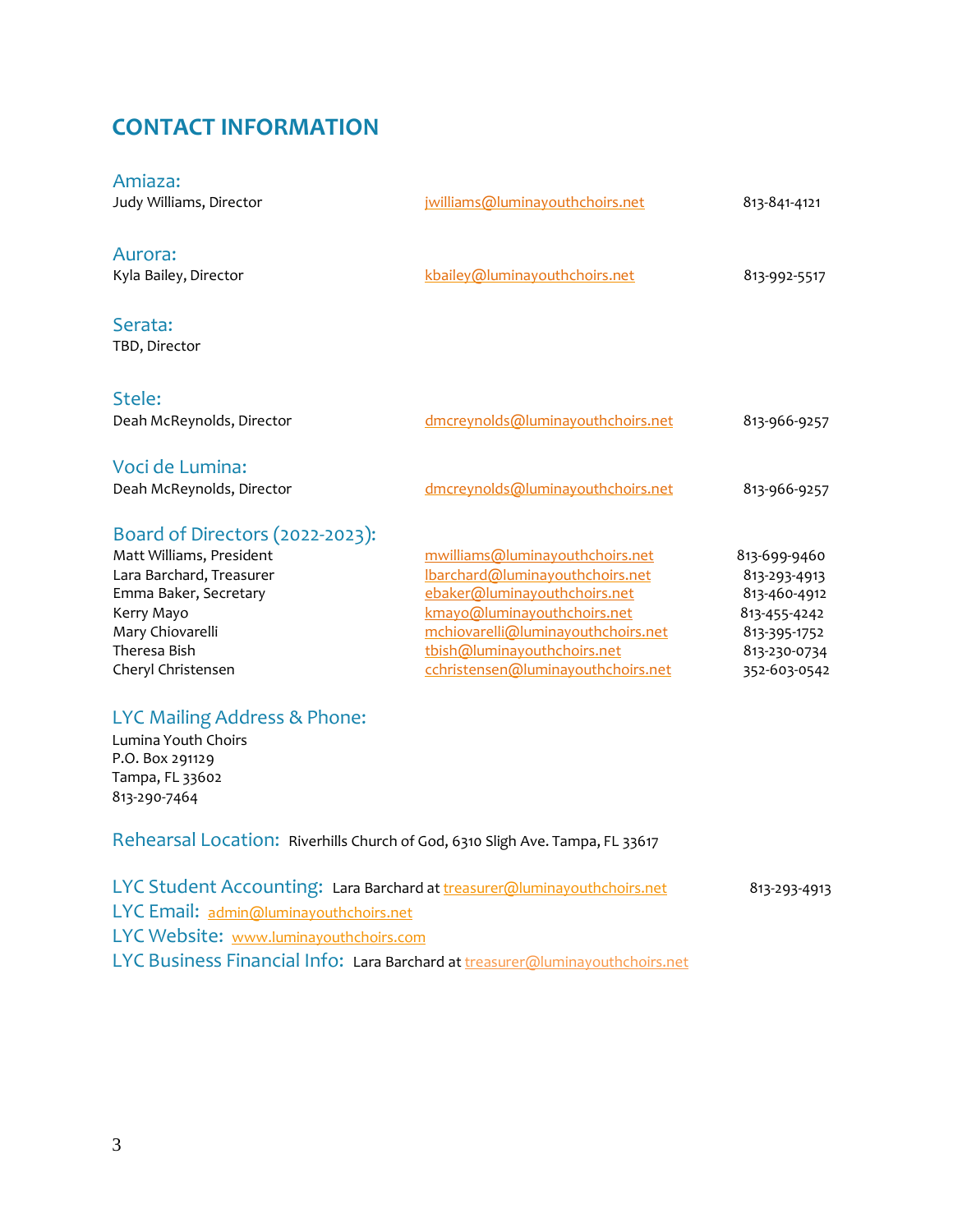# <span id="page-3-0"></span>**WELCOME!**

Lumina Youth Choirs exists to give talented young musicians the opportunity to elevate their musicianship while experiencing unique performance opportunities. These opportunities come through collaborations with professional organizations such as The Florida Orchestra, The Master Chorale of Tampa Bay, visiting choirs from around the state, country and the world, and concert tours that sharpen their performance skills, allow them to share their talents in unique places, and open their eyes to the world around them.

Our individualized choral music education curriculum serves as a supplement to the excellent training singers are receiving in their school programs and private lessons. Our instructors train the voice, build music literacy skills, and encourage appreciation of a wide variety of musical styles & genres.

We hope that all singers and family members who are part of LYC will form the foundation of a life-long love of music through their experiences with us!

## <span id="page-3-1"></span>Our Mission

Lumina Youth Choirs offers passionate young singers the opportunity to explore and experience the power of music in their lives.

# <span id="page-3-2"></span>Our Core Values

*Lumina Youth Choirs is committed to:*

- Developing musicianship, vocal technique, and performance skills by experiencing quality choral music of many styles
- Educating young musicians through sight-singing and music theory instruction
- Inspiring artistry through presentation of high-quality, engaging performances
- Building a community of friends where the youth of Tampa Bay can grow together in their love of music and singing
- Providing a supportive and inclusive environment that encourages participation of singers and families of diverse backgrounds
- Advocating the life-long benefits that are inherent in choral music making, such as teamwork, problem solving, interpersonal communication and self-discipline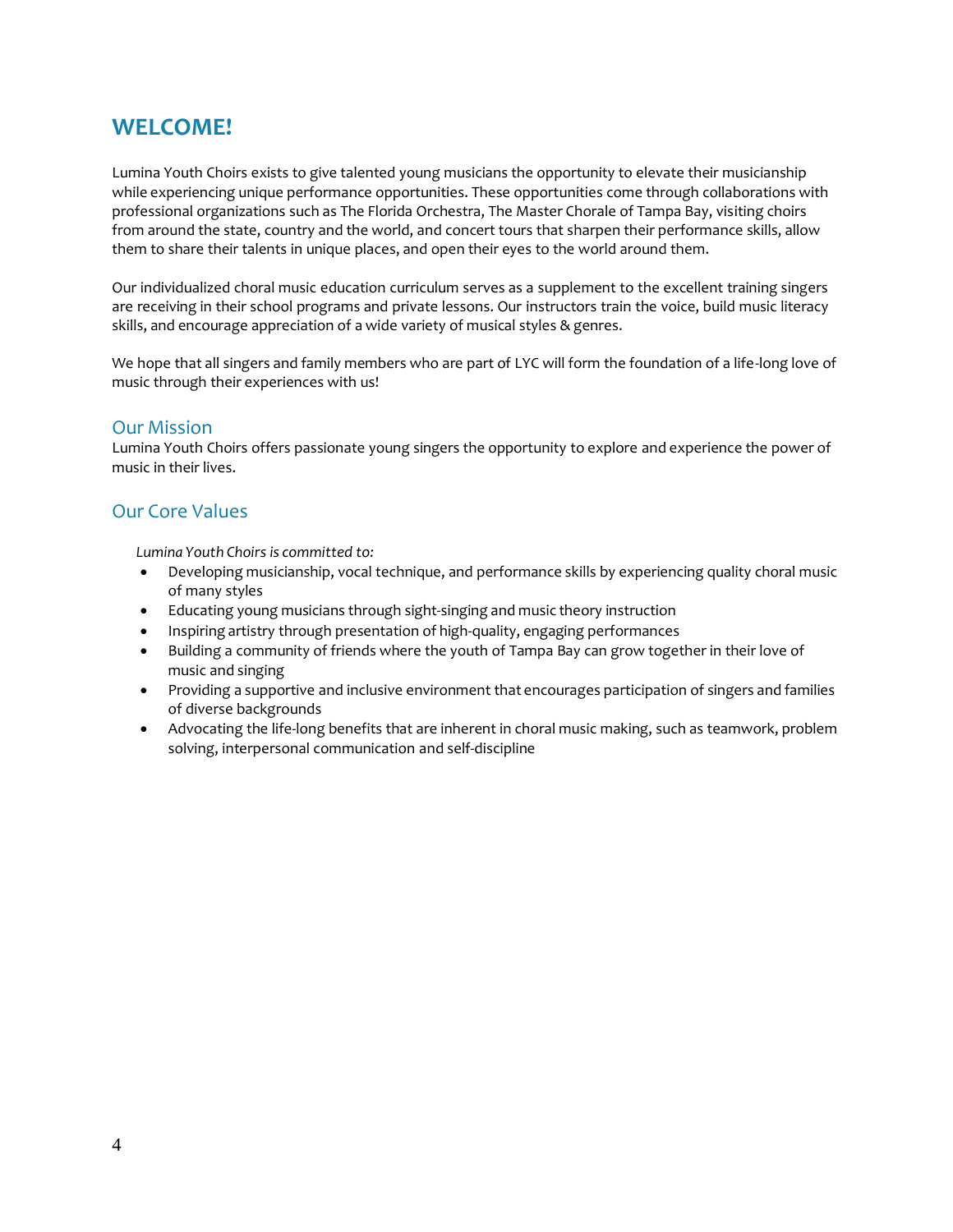# <span id="page-4-0"></span>**OUR CHOIRS:**

Aurora (Children's Choir) – These singers, Grades 2 – 5, experience the foundational elements of the choral arts (music theory, vocal pedagogy, performance techniques) through fun activities such as movement and dance, music technology, and playing instruments in addition to traditional choral rehearsal techniques. Aurora performs at two major concerts each year as well as outreach performances and special events. No interview or audition required. Kyla Bailey, Director

Amiaza (Intermediate Treble Choir) - This is an ensemble for singers who exhibit vocal skill and basic musicianship. Amiaza focuses on the development of healthy vocal production, a deeper understanding of music theory, and experiencing core choral repertoire. This choir performs at three major concerts each year, at outreach performances and special events, and tours domestically each season. An informal interview is required for placement in Amiaza.

Judy Williams, Director

Serata (Tenor/Bass Choir) – This intermediate to advanced choir is comprised of singers with changed voices who have previous choral experience either through Amiaza, school, church, or private music instruction. This choir continues with development of excellent vocal technique and mastery of advanced music theory concepts. Serata performs at three major concerts each year, at outreach performances and special events, and tours either domestically or internationally each season. Placement in Serata is based upon vocal ability and knowledge of music theory as demonstrated during the required audition.

Stele (Soprano/Alto Advanced Choir) – This choir is comprised of treble singers who have previous choral experience either through Amiaza, school, church, or private music instruction. A continued emphasis on excellent vocal technique and mastering advanced music theory concepts allows this ensemble to successfully perform some of the most challenging treble choral literature available. Stele performs at three major concerts each year, at outreach performances and special events, and tours either domestically or internationally each season. Placement in Stele is based upon vocal ability and knowledge of music theory as demonstrated during the required audition. Deah McReynolds, Director

Voci de Lumina (SATB Choir) - Selected by audition from Stele & Serata, this smaller ensemble explores choral music of all styles from chamber music to vocal jazz, both accompanied and a cappella. Voci performs at three major concerts each year, at outreach performances and special events, and tours either domestically or internationally each season.

Deah McReynolds, Director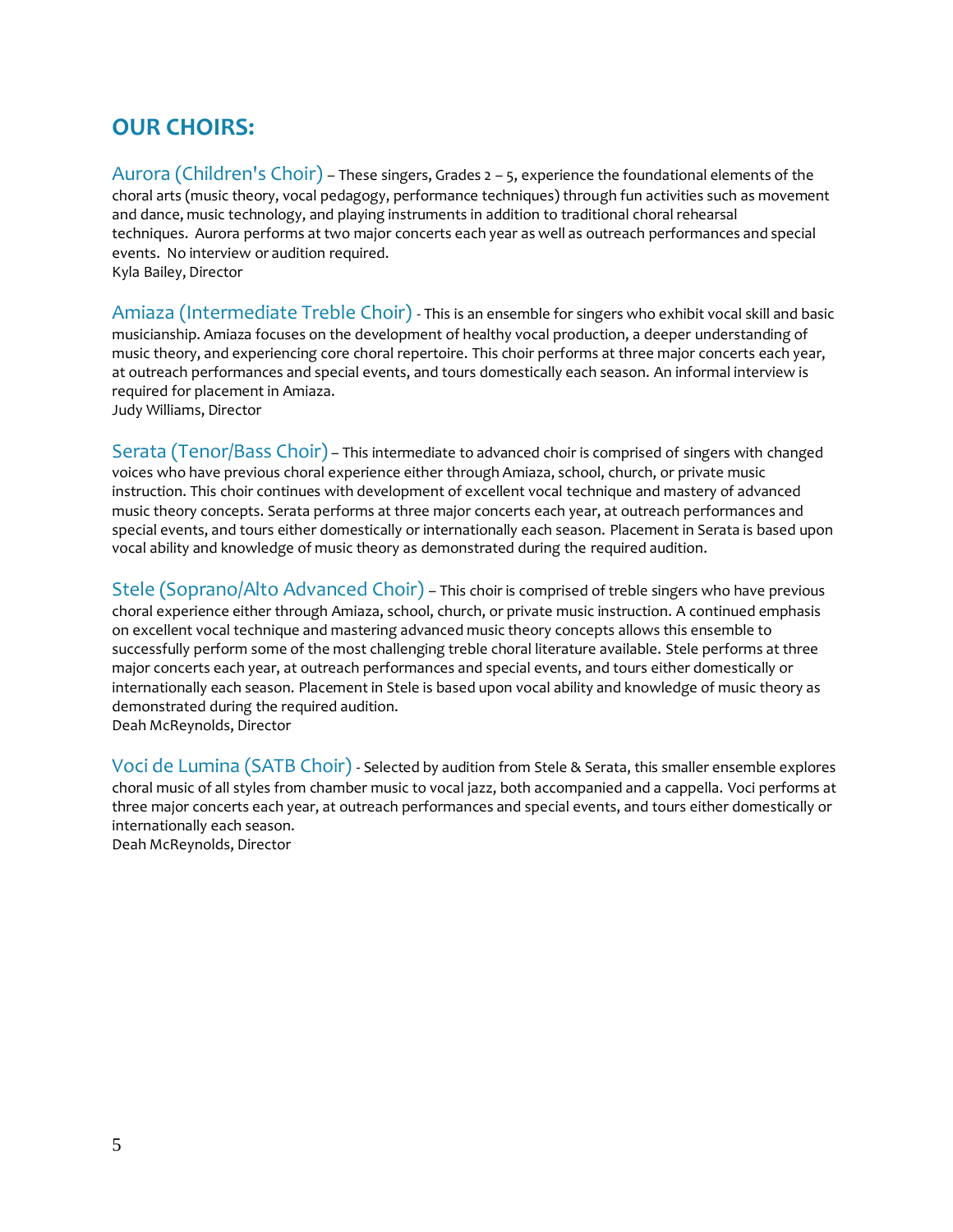# <span id="page-5-0"></span>**WEEKLY REHEARSAL PROCEDURES**

- Rehearsals for all choirs take place on Monday nights Riverhills Church of God.
- Aurora, Amiaza, Serata, and Stele: 6:00 8:00 pm
- Voci di Lumina rehearses on Monday nights from 8:05 9:00 pm

## <span id="page-5-1"></span>Holidays:

LYC operates following the Hillsborough County Schools public calendar observing these major holidays:

- Fall Thanksgiving Break
- Winter Break
- Spring Break

## <span id="page-5-2"></span>Inclement Weather:

In the event of severe weather, tropical storm or hurricane approaching our area, please keep an eye on our website, social media, and email for updates. In the event of rehearsal cancellation, we will utilize all available forms of communication, including Remind messages, to contact everyone.

## <span id="page-5-3"></span>Illness:

Contagious singers are asked to notify their director/choir coordinator and stay home to rest and recover. If your singer has a fever, they should not attend rehearsal. If your singer is not contagious and able to sit through rehearsal, she/he should come and listen and sing as able. If the singer's illness is more serious or more contagious (i.e., Covid-19, croup, strep throat, chicken pox), we ask that the singer return when recommended by their doctor and with a doctor's note.

# <span id="page-5-4"></span>Pandemic Procedures

In light of recent events involving Covid 19, if a similar situation occurs in the future where gatherings of large groups are prohibited, we will explore and pursue every avenue to fulfill our commitment to our singers and their families in the safest way possible. LYC follows the guidelines and recommendations for closures set forth by the Hillsborough County School Board. All other safety protocols are based upon current CDC guidelines and state and local government and healthcare recommendations.

## <span id="page-5-5"></span>Home Practice

**Home practice is essential** to each singer's participation in LYC. The minimum home practice expectation is 15 minutes twice per week for our youngest singers, and daily practice for our upper division choirs, as assigned by the choir Director. Part tests and small group assessments will be given on a regular basis to ensure musical readiness.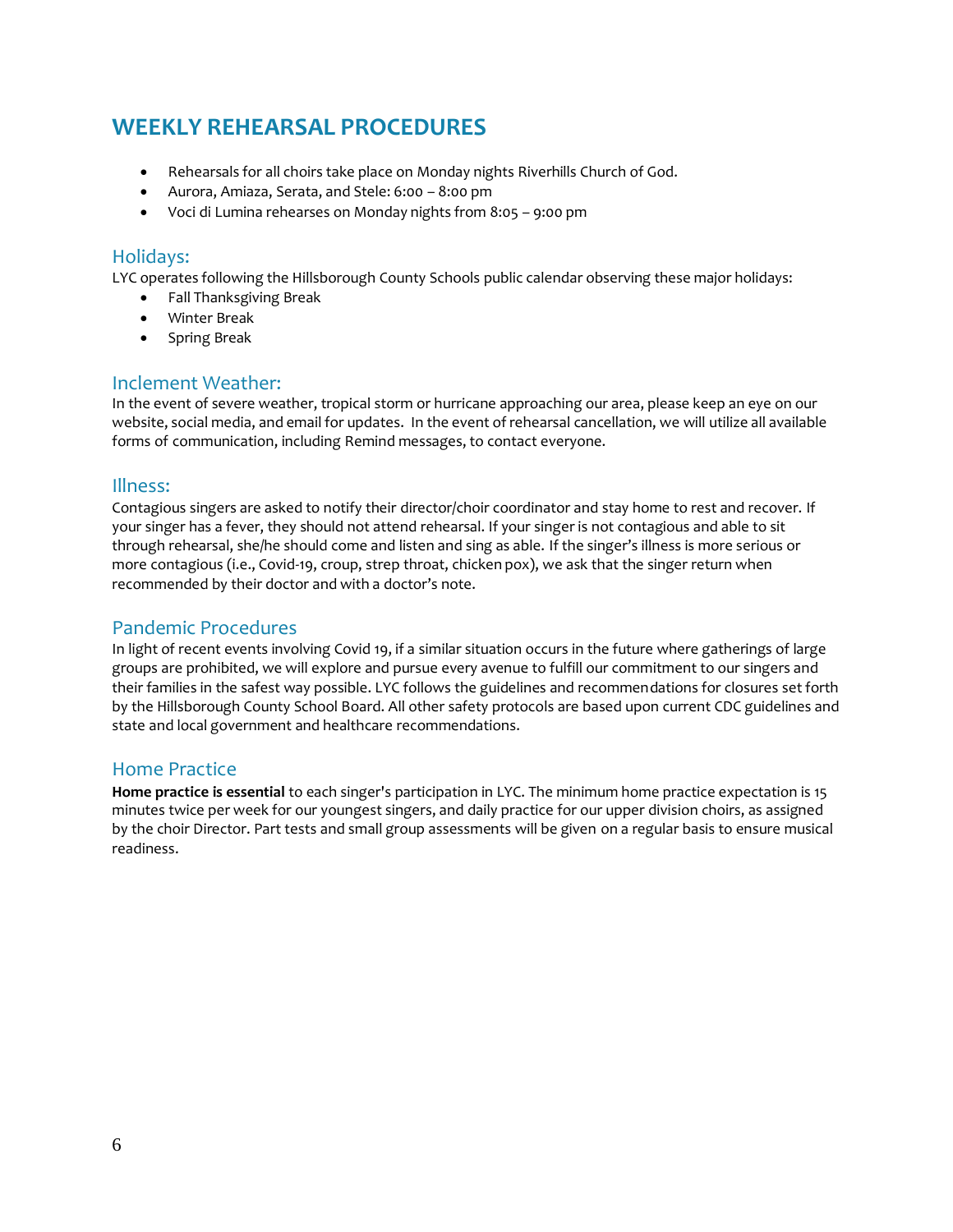# <span id="page-6-0"></span>**DRESS REHEARSAL and CONCERT PROCEDURES**

Concerts are held at various venues around the Tampa Bay area. **All Concerts and Dress Rehearsals are required events for singers.**

# <span id="page-6-1"></span>Dress Rehearsals:

Dress Rehearsal is simply the final rehearsal prior to the performance. It is considered a full run through of all the music and logistical considerations without stopping. The Dress Rehearsal is the opportunity for singers to become accustomed to the venue, acoustics, riser placement, and logistical layout. While the Dress Rehearsal is intended to be a mock performance, singers are not required to wear their concert attire.

Dress Rehearsals are not open to the public, family, or friends. As with regular rehearsals, only background checked staff are allowed access to the singers during this time.

# <span id="page-6-2"></span>Call Time/Concert Time:

The Call Time is when singers are expected to arrive for warm up prior to the performance. The Concert Time is the precise time the performance begins.

# <span id="page-6-3"></span>Parent/Guardian Involvement for Concert Weeks:

**Assistance is needed and encouraged in a wide range of areas including:**

Set-up & Clean-up crew Door monitors & Ushers Ticket tables Moving risers & equipment Lunch/dinner monitors Carpool Transportation Concert publicity

# <span id="page-6-4"></span>To volunteer to assist during Concert Week:

Complete this simple survey. Click the link below or snap the QR code:

<https://forms.gle/Br4xv1sYJr5FLq2A6>

For more information, contact us at [lycvolunteers@luminayouthchoirs.net](mailto:lycvolunteers@luminayouthchoirs.net)

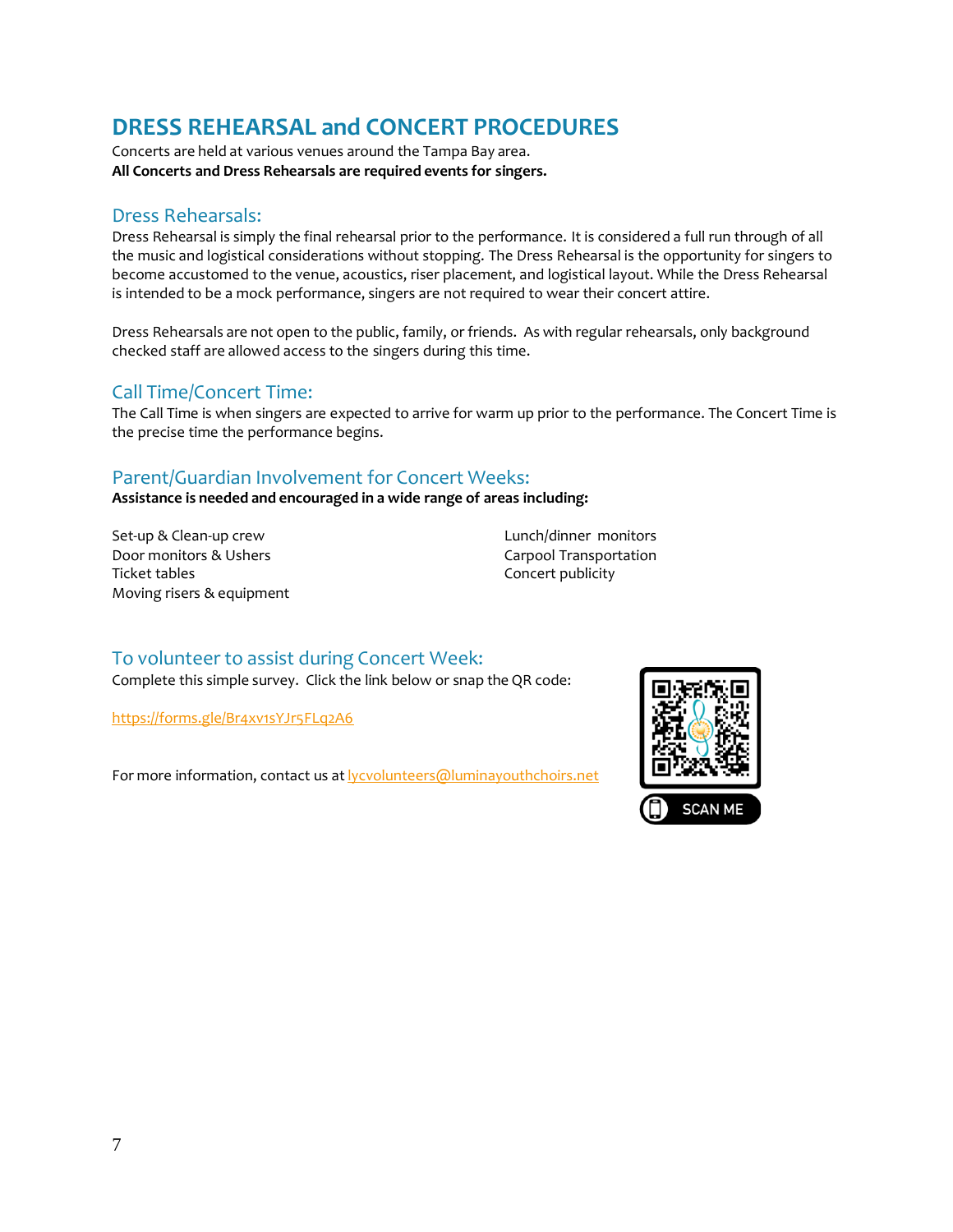# <span id="page-7-0"></span>**SINGER BEHAVIORAL EXPECTATIONS**

Lumina Youth Choirs is a community built on trust and mutual respect. LYC believes that self-discipline is more valuable than imposed discipline. It is the responsibility of each singer to know and follow established rules and expectations as described in the LYC Code of Conduct and the LYC Policy on Harassment. Parents and family members are expected to support their singer in this effort while supporting LYC by respecting the rules. The behavior of each chorister impacts the effectiveness and reputation of LYC as a whole. Good conduct and behavior enable the Choir to achieve its goals, ensure the respect of each individual, and strengthen our community.

In addition to consequences outlined in the LYC Code of Conduct and the LYC Policy on Harassment, infractions that may lead to suspension and potential dismissal from LYC include but are not limited to:

- Dishonesty
- Theft
- Physically or verbally abusive behavior
- Destruction or abuse of property or rehearsal/performance facility
- Possession of an object deemed dangerous to self or others
- Disrespect for Directors, Accompanists, Staff, Choir Coordinators, Volunteers, other choristers, chaperones, or any other individual involved with any LYC activity
- Excessive unexcused absences from rehearsals and/or performances
- Possession or use of drugs or other illegal substances, alcohol, or tobacco, at LYC events or LYCrelated functions will, likely, result in dismissal from the Choir.

# <span id="page-7-1"></span>Code of Conduct for Lumina Youth Choirs Choristers

Lumina Youth Choirs is a team. As a member of the team, I must be at my best.

To do this I must:

- Attend all rehearsals and performances.
- Behave in an appropriate manner with those around me.

#### I will:

- Respect all those around me.
- Behave in an appropriate manner with those around me.
- Be positive.
- Be obedient.
- Be patient.
- Be kind.
- Be helpful and supportive.

#### I understand:

- Disrespectful behavior will not be tolerated.
- Inappropriate behavior will not be tolerated.
- Negative behavior will not be accepted.
- Disobedient behavior will not be accepted.
- Impatient behavior will not be accepted.
- Unkind behavior will not be accepted.
- Unhelpful and unsupportive behavior will not be accepted.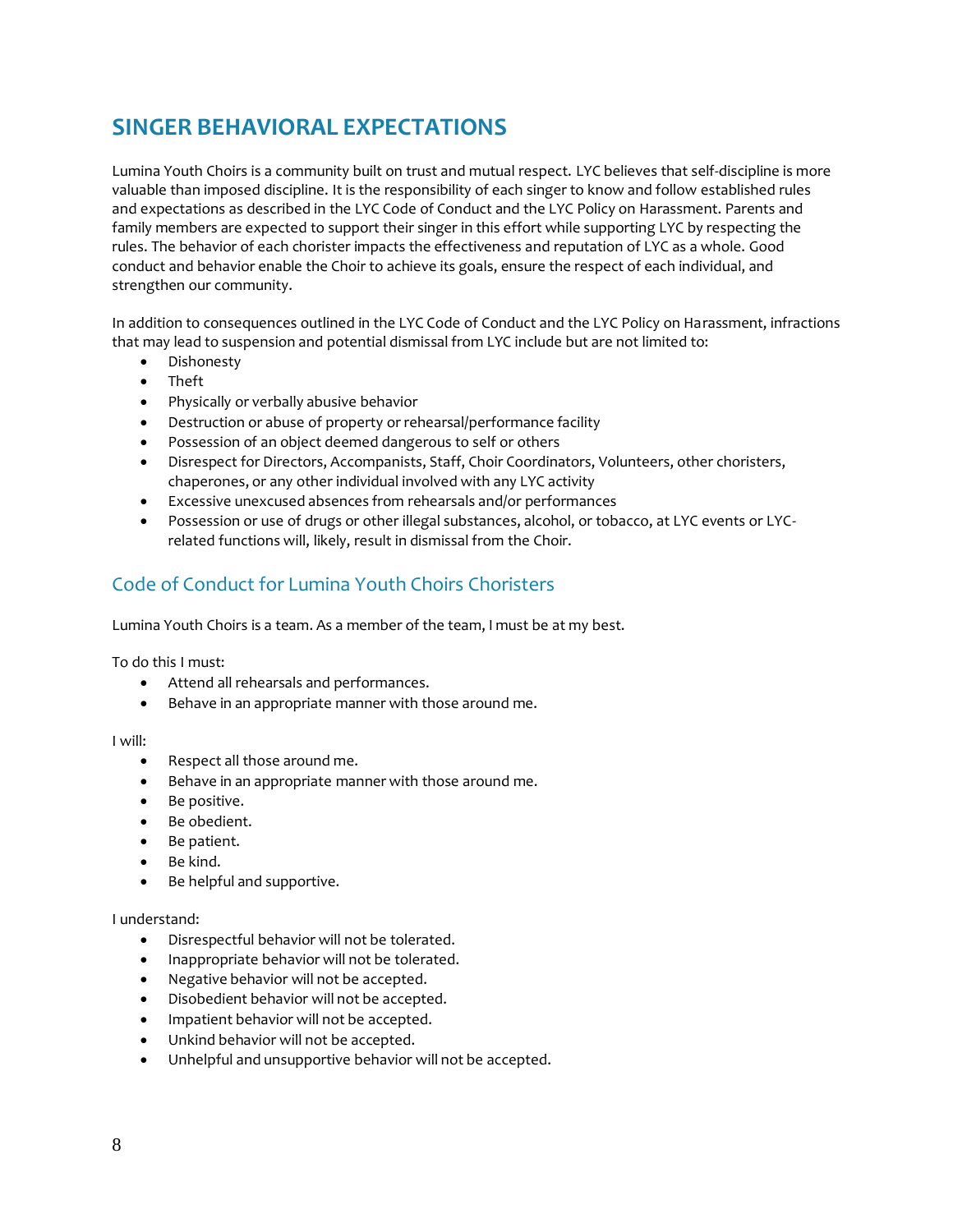## <span id="page-8-0"></span>**Consequences**

1st Warning: Singer is reminded about inappropriate behavior. When a singer has been warned 3 times in one rehearsal, the parent/guardian will be notified.

2nd Warning: If disruptive behavior continues and singer has received 3 warnings at a second rehearsal, the singer is on probation and will be removed from rehearsal as necessary.

3rd Warning: If the behavior continues beyond these consequences, the chorister will be asked to leave the choir.

# <span id="page-8-1"></span>Consent & Acknowledgement of Risk

In consideration of the right to attend and participate in the activities of the Lumina Youth Choirs, each participant (or parents/guardians of minor participants) hereby:

- 1. Gives permission and the absolute copyright to publish, reproduce, and publicly display or use the Participant's name, voice, or likeness for any purpose connected with promoting the purposes and goals of the Lumina Youth Choirs and waives any right to inspect or improve the finishedproduct or the copy that may be used in connection therewith.
- 2. Agrees to abide by all the rules and regulations and responsibilities as established by Lumina Youth Choirs.
- 3. Gives the Lumina Youth Choirs or any of its agent's authority to provide and/or obtain emergency treatment for the Participant in the event of the Participant's illness, injury, or incapacity and hereby accepts the responsibility to pay for such treatment.
- 4. Acknowledges that there is an element of risk involved in any activity; certifies that the Participant is physically, mentally, and emotionally capable of participating in Lumina Youth Choirs activities; assumes all risk of and financial responsibility for any loss or injury to the Participant that may occur, and releases the Lumina Youth Choirs, its employees, directors, staff, officers, and agents from any and all costs, claims, charges, liabilities, obligations, judgments, executions, costs of suit and actual attorney's fees incurred or suffered by any of them as a result of, or arising out of personal injury to or loss of property of the Participant.

The Consent and Acknowledgement of Risk shall not be amended, supplemented, or abrogated without the written consent of the Lumina Youth Choirs. The participant and the participant's parent or legal guardian have read this Consent and Acknowledgment of Risk and understand its contents.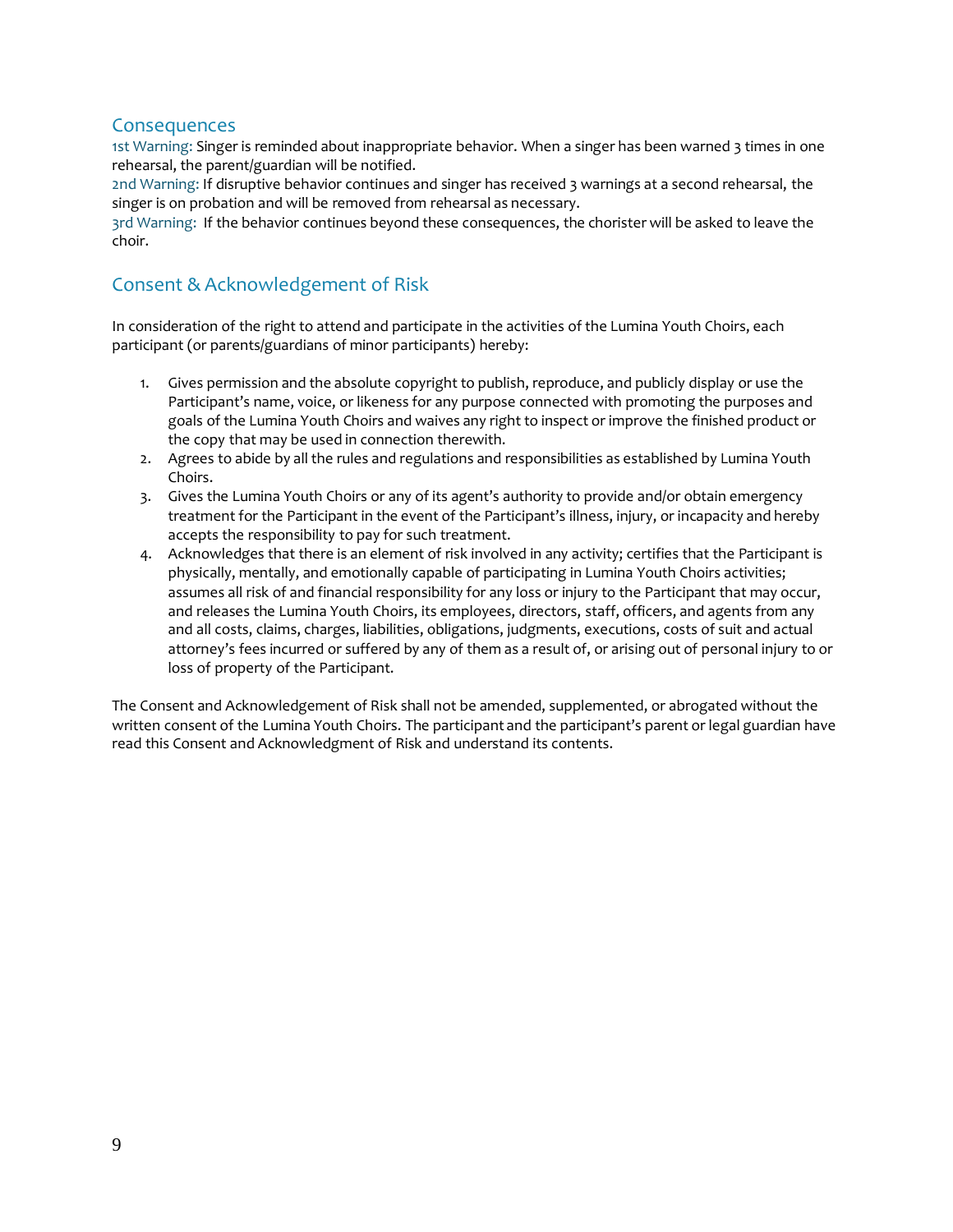# <span id="page-9-0"></span>**COMMUNICATION**

LYC makes every effort to ensure that singers and their families are provided with up-to-date information regarding all LYC events.

Email: **This is our official source of communication**. We ask that you check your email regularly since updates and changes will be sent out as they become available.

Remind: Each choir has a unique code which will be given out at the beginning of the season. This is a textbased messaging system.

Google Classroom: will be used to house digital rehearsal tracks and music and to communicate home rehearsal instructions and information directly with the singers.

Paper notices will occasionally be sent home with singers providing details regarding directions and logistics for upcoming events. Please remind singers to share any printed materials with you on a regular basis. LumiNotes newsletters are also distributed via email.

## <span id="page-9-1"></span>Singer Absences

- A singer may miss no more than **three** rehearsals within each semester (Fall/Spring), or dismissal from the choir will be considered (Homework, clubs, sports, etc., are NOT appropriate reasons to miss rehearsal). 3 Tardies constitute 1 Absence.
- Directors must be notified via email 24 hours in advance in the case of unexpected absence. It is a safety concern if we do not hear from you and your singer fails to show up.
- If a singer is absent for two rehearsals, evaluation of musical readiness will be required to participate in the upcoming concert, which will be determined at the director's discretion.

**Please alert your Choir Director and/or Choir Coordinator of singer absences as soon as possible. Contact information is listed in the front of this Handbook**.

# <span id="page-9-2"></span>Social Media

We regularly use social media to post information about upcoming events, ticket sales for concerts, and pictures of rehearsals, concerts, and tours for you to share with family and friends. Please join us at:

Facebook[: https://www.facebook.com/luminayouthchoirs](https://www.facebook.com/luminayouthchoirs) Twitter: <https://twitter.com/LuminaChoirs> Instagram: [https://www.instagram.com/lumina\\_youthchoirs/](https://www.instagram.com/lumina_youthchoirs/)

Although we post reminders and information on social media, *please remember these are not a form of official communication with singers and parents/guardians*. Similarly, sending messages to LYC staff through social media may not result in a timely response. **Email is our official mode of communication.**

We do our very best to communicate with our singers and families and would appreciate hearing from you! Please don't hesitate to ask a question or share feedback with any member of our Staff.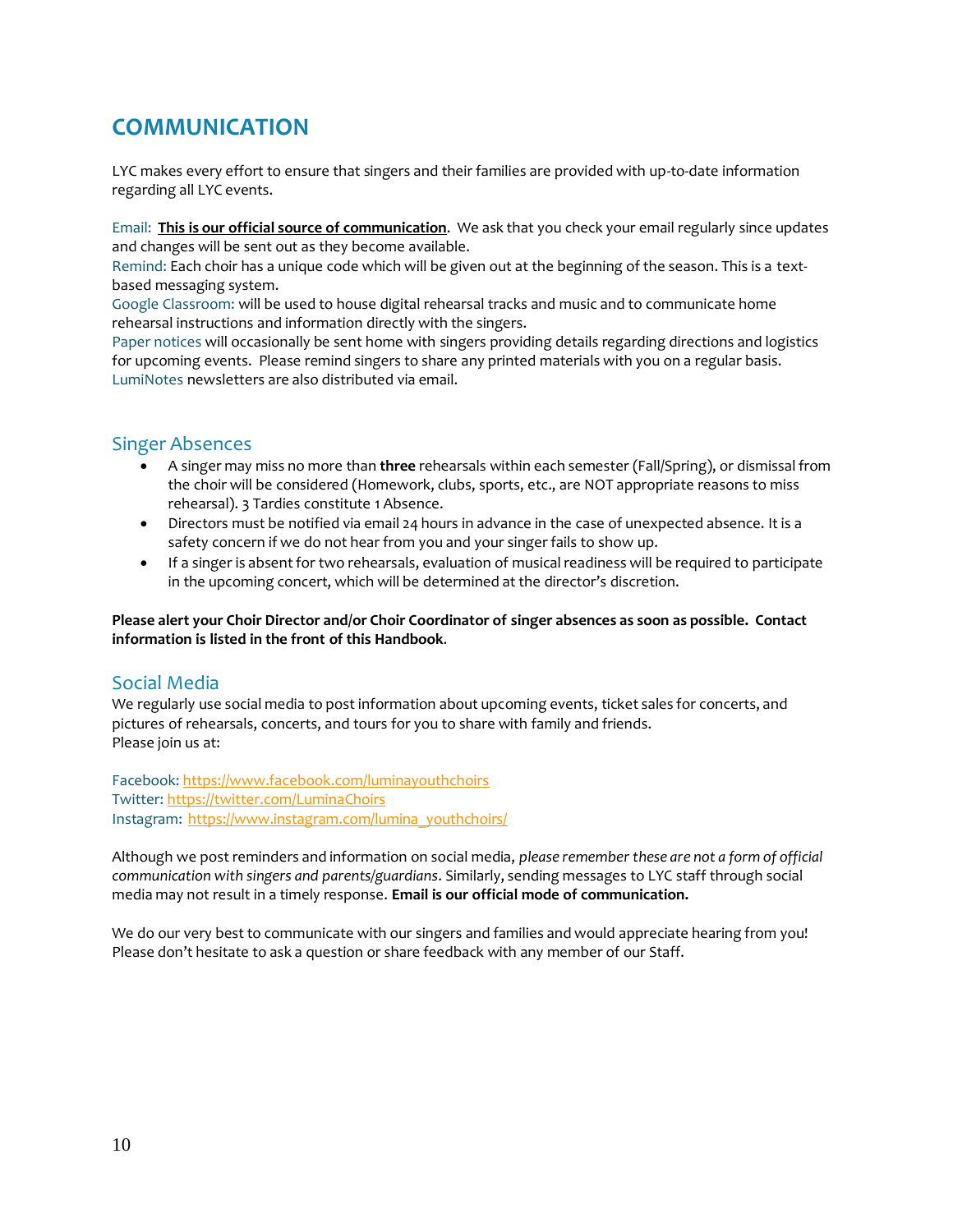# <span id="page-10-0"></span>**CONCERT ATTIRE**

# <span id="page-10-1"></span>Amiaza, Stele & Serata Formal Concert Attire

*Basic Formal Concert Attire will be provided by LYC (Shoes, Socks, Belts NOT Included).*

- Black Formal Gown & Character Shoes
- Formal Dress Shirt and Dress Pants
	- o black long-sleeve button down dress shirt
	- o black flat front dress pants
	- o black belt
	- o black dress shoes with black socks
- ‣ Amiaza/Stele: LYC will provide a black tie (to be returned at the end of the season)
- ‣ Serata: LYC will provide a blue tie and vest (to be returned at end of season)

# <span id="page-10-2"></span>Stele & Amiaza Gown Sizing & Hemming

- Members who need a gown will be sized during rehearsal.
- All Stele & Amiaza members must have BLACK CHARACTER SHOES WITH A 1½ INCH HEEL as part of their LYC concert attire. NO OTHER SHOES WILL BE ALLOWED.
- BLACK CHARACTER SHOES WITH A 1½ INCH HEEL are available at various dance and shoe stores around town and online at Stage Accents. You may purchase the shoes at any dance store or online.
- Hem of gown is to cover your shoes and be no more than  $\frac{1}{2}$  inch off the ground. Please note these gowns are very difficult to hem. Unless you are a very experienced seamstress, please do not attempt to hem the gowns on your own.
- Gowns must be properly hemmed prior to performance or singer will not be allowed to perform.

# <span id="page-10-3"></span>Aurora Formal Concert Attire

- Lumina uniform shirt (provided by LYC)
- Black skirt or dress pants (provided by LYC)
- Black, closed-toe dress shoes (suggested styles below, NOT provided by LYC)
	- o Wonder Nation Boys' [Slip-on Dress](https://www.walmart.com/ip/Wonder-Nation-Boys-Slip-On-Dress-Shoe-Little-Boys-Big-Boys/651717190) Shoe (Boys)
	- o [Square T](https://www.walmart.com/ip/George-Men-s-Metropolis-Square-Toe-Slip-On-Oxford-Dress-Shoe/667210771)oe Slip-on Oxford (Young Men)
	- o Hush Puppies Kids' [Josie Ballet](https://www.walmart.com/ip/Girls-Hush-Puppies-Josie-Ballet-Flat/807135782) Flat or [Alpine Women's](https://www.walmart.com/ip/Alpine-Swiss-Pierina-Womens-Ballet-Flats-Leather-Lined-Classic-Slip-On-Shoes/171011778?wpa_bd&wpa_pg_seller_id=6ED6480FF7CB494FB83366D7D826D993&wpa_ref_id=wpaqs%3AhKksGTeVXIcahsni9Ptdps_wNkqo_Ava9ZamT3mbnC1leUjmOKKe22Kmi0xzkprRXAiQF-PzsLhl6wVkOo6gFCO9WJPGpYzeK3gHB3uuD0U93wHj00EHsnjwIhCrHWOV5x5SHyOI0e4tHrIAU7mCX4IRBiCSVNP9UEAbzZRyr2e2jdtac-ZMvoIrZkeHgLOP4t1OCtD9WKsGqRyfP49k9w&wpa_tag&wpa_aux_info&wpa_pos=1&wpa_plmt=1145x1145_T-C-IG_TI_1-6_HL-INGRID-GRID-NY&wpa_aduid=3c1f0da9-43bd-46e6-a6b5-3f2ef1ca2172&wpa_pg=browse&wpa_pg_id=5438_1045804_1045806_3339745&wpa_st=Womens%2BFlats&wpa_tax=5438_1045804_1045806_3339745&wpa_bucket=__bkt__) Ballet Flat
- Black, matte dress belt (for pants, NOT provided by LYC)

# <span id="page-10-4"></span>Informal Event Attire

Certain engagements require our singers to dress in a less formal but still "uniform" way. This informal "uniform" will usually be as follows:

- Lumina embroidered logo t-shirt or polo\* (provided by LYC)
- Dark wash jeans no rips (NOT provided by LYC)
- Closed toe shoes (or tennis shoes) (NOT provided by LYC)

On some occasions black dress pants and dress shoes will take the place of dark jeans and tennis shoes.

*\*Every singer is provided with a brand, new Lumina embroidered logo t-shirt or polo upon acceptance into Lumina Youth Choirs. Replacement polos and t-shirts due to loss, damage, or growth are the singer's responsibility.*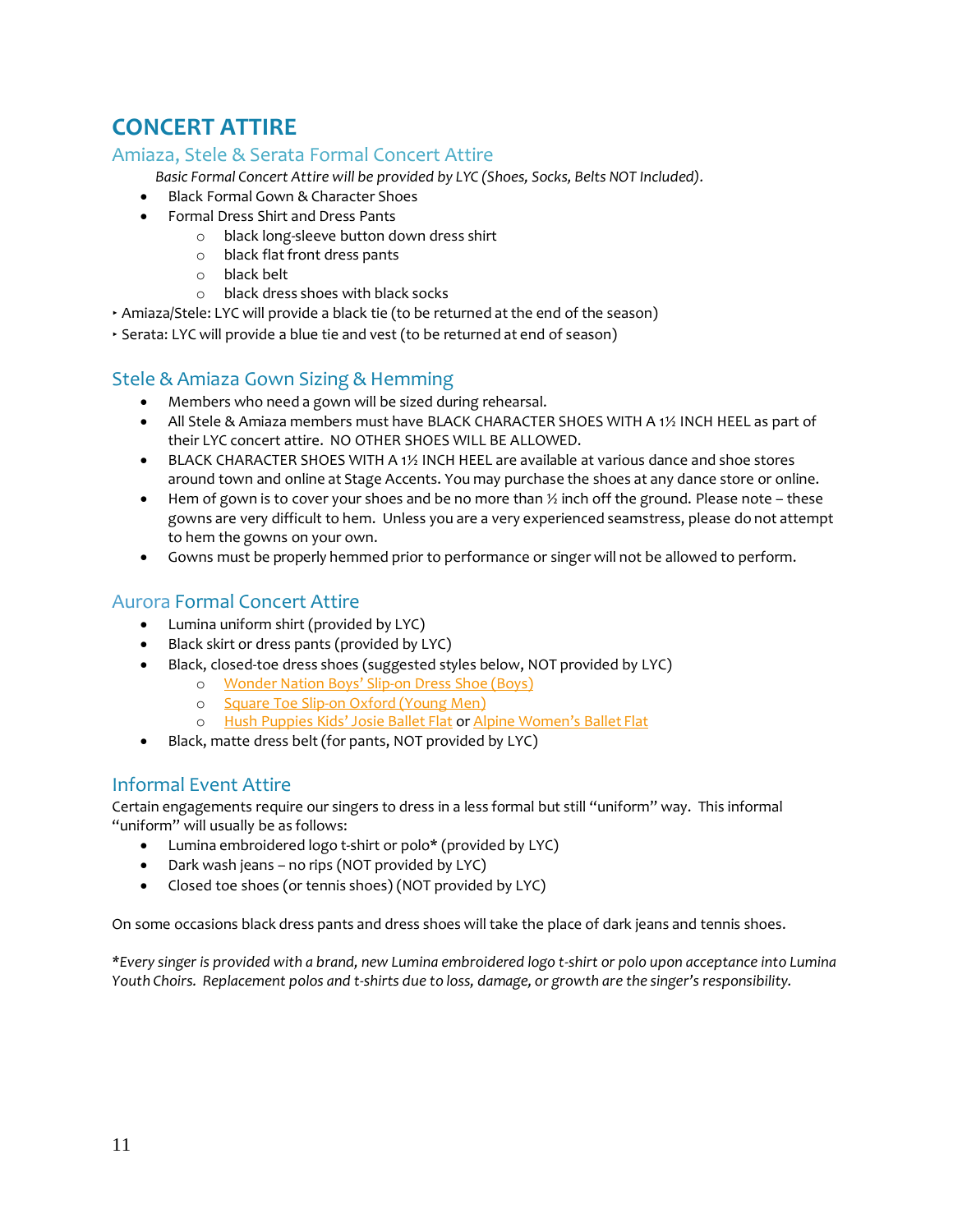# <span id="page-11-0"></span>**TUITION AND PAYMENT GUIDELINES**

The payment of all fees is mandatory for your child's participation as a member of Lumina Youth Choirs. We understand that financial circumstances may change at any time. If a situation arises that impacts your ability to pay tuition, we ask that you talk to us as soon as possible so that we can come to a mutually agreeable course of action.

## **The following guidelines will be observed:**

LYC Annual Tuition is \$775 for Aurora, Amiaza, Serata, and Stele. Every enrolled singer will receive a tuition bill at the time of registration. Tuition can be paid in full at the start of the season or in installments as listed below. NOTE: If the installment plan is selected, a form of payment will be required to be maintained "on-file" with LYC, and installment payments will be automatically deducted on the dates listed below.

## **Tuition Payment Schedule:**

- o \$75 Non-refundable deposit due upon registration
- o \$175 due at or before the choir's first scheduled rehearsal\*
- $\circ$  \$175 due on September 15<sup>th</sup>
- o \$175 due on October 15th
- o \$175 due on or before November 15th
- \* The first scheduled rehearsals of the season will correspond to the opening of Hillsborough County Public Schools.
- ALL TUITION FOR PARTICIPANTS ON THE PAYMENT PLAN MUST BE PAID IN FULL BY November 15 $^{\rm th}$ . If your account is not current as of Nov. 15, singer will not be permitted participate until the balance is paid.
- Singers who join after January 1:
	- o \$193.75 due upon registration
	- o \$193.75 due on or before February 15
- **Payment Method**
	- $\circ$  Invoices are sent electronically to the primary email address provided at registration
	- o Payments will be accepted in the form of check, money order, or credit card/debit card
	- $\circ$  Checks and money orders should be made payable to Lumina Youth Choirs
- **The deposit fees documented above are payable upon registration, are non-refundable, and are not discounted for those entering mid-season.**
- An insufficient funds fee of \$25.00, or current service charge, whichever is higher, will be assessed for any check or credit card transaction returned unpaid for any reason.
- Should your account become more than 30 days past due at any point, your singer(s) may not return to rehearsals until the account has been brought current.
- Tuition fees do not cover any additional or incidental expenses that may be incurred through your child's participation in LYC. These expenses include, but are not limited to, an LYC tour.
	- $\circ$  Any tour payments received for a singer with an account in arrears will be applied to outstanding tuition first.
- No refunds are given in the event your child discontinues his/her participation in the choir or is dismissed from the choir and all scheduled/outstanding fee amounts remain due and payable.
- **NOTE: Any outstanding fees unpaid by November 15th will be referred to a collection agency until fully paid to LYC**
- In the event of relocation or circumstance deemed extenuating by the Board of Directors, a Choir Withdrawal Form must be submitted to the Board of Directors. All decisions by the Board of Directors are final.
- Financial questions regarding singer's accounts can be directed to Lara Barchard at [treasurer@luminayouthchoirs.net](mailto:treasurer@luminayouthchoirs.net)